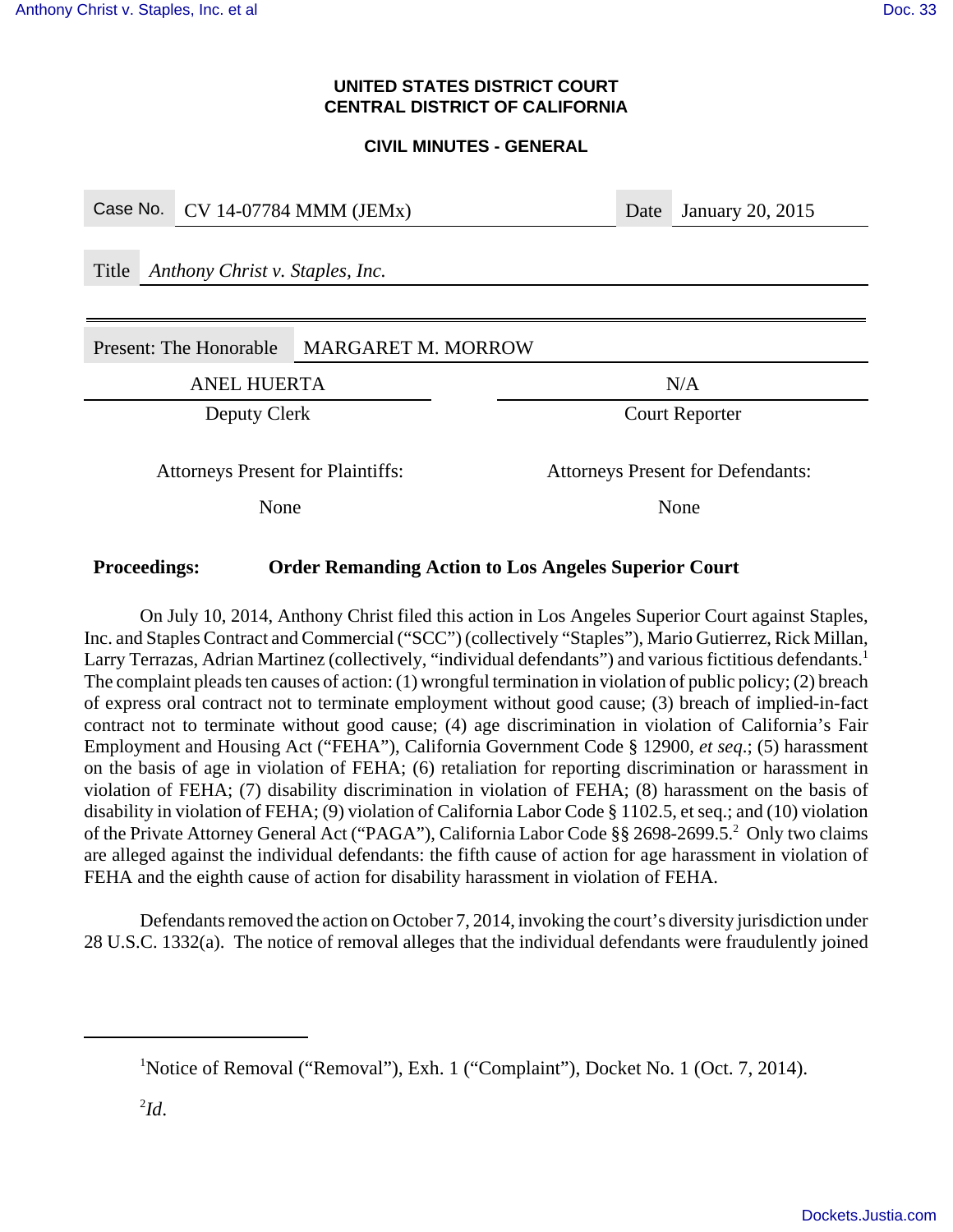to defeat diversity.<sup>3</sup> On October 14, 2014, defendants filed a motion to dismiss Christ's complaint.<sup>4</sup> On November 28, 2014, the court issued an order to show cause why the case should not be remanded for lack of subject matter jurisdiction.<sup>5</sup> The court noted it was unclear from the notice of removal that the individual defendants had been fraudulently joined, and directed defendants to show cause on or before December 10, 2014, why federal jurisdiction had been properly invoked. $6$ 

On December 2, 2014, Christ filed a motion to remand.<sup>7</sup> On December 10, 2014, defendants filed a response to the order to show cause.<sup>8</sup> Christ filed opposition to defendants' motion to dismiss on January 5, 2015.9

#### **I. FACTUAL BACKGROUND**

Christ alleges that he is a 43-year-old male who suffers from a bad back and bad knee; he asserts these conditions constitute a disability under California law.10 Christ worked as a truck driver for Staples and its predecessor, Corporate Express N.V. ("Corporate Express"), for approximately fifteen years, from September 9, 1999 to March 12, 2014.<sup>11</sup> He began his career at Corporate Express as a Driver II, and was later promoted to Lead Driver before returning to the Driver II position when Staples acquired and began to operate Corporate Express in 2008.<sup>12</sup> After Staples took over, Corporate Express employees became Staples employees.<sup>13</sup> Christ alleges that, prior to March 2014, he had never received a warning for

<sup>5</sup>Order to Show Cause re: Diversity Jurisdiction, Docket No. 23 (Nov. 28, 2014).

6 *Id*. at 1-2.

<sup>7</sup>Motion to Remand ("Motion"), Docket No. 24 (Dec. 2, 2014).

 ${}^{8}$ Response to Order to Show Cause, Docket No. 26 (Dec. 10, 2014). Staples filed errata the same day, withdrawing the response filed at docket number 26. (Notice of Errata, Docket No. 27 (Dec. 10, 2014).) It filed a corrected response later in the day on December 10, 2014. (Response to Order to Show Cause ("Response"), Docket No. 28 (Dec. 10, 2014).) The court's citations in this order refer to the corrected response that is Docket No. 28.

<sup>9</sup> Opposition to Motion to Remand, Docket No. 29 (Jan. 5, 2015).

<sup>10</sup>Complaint,  $\P$  6.  $^{11}Id., \P 5.$ 

 $^{12}Id$ ., **¶** 5, 7.

 $^{13}$ Id., ¶ 7.

<sup>&</sup>lt;sup>3</sup>See Removal, ¶¶ 6-9 (conceding that Gutierrez, Millan, Terrazas, and Martinez are "California resident[s]" but asserting they are "sham defendant[s]").

<sup>&</sup>lt;sup>4</sup>Motion to Dismiss, Docket No. 20 (Oct. 14, 2014).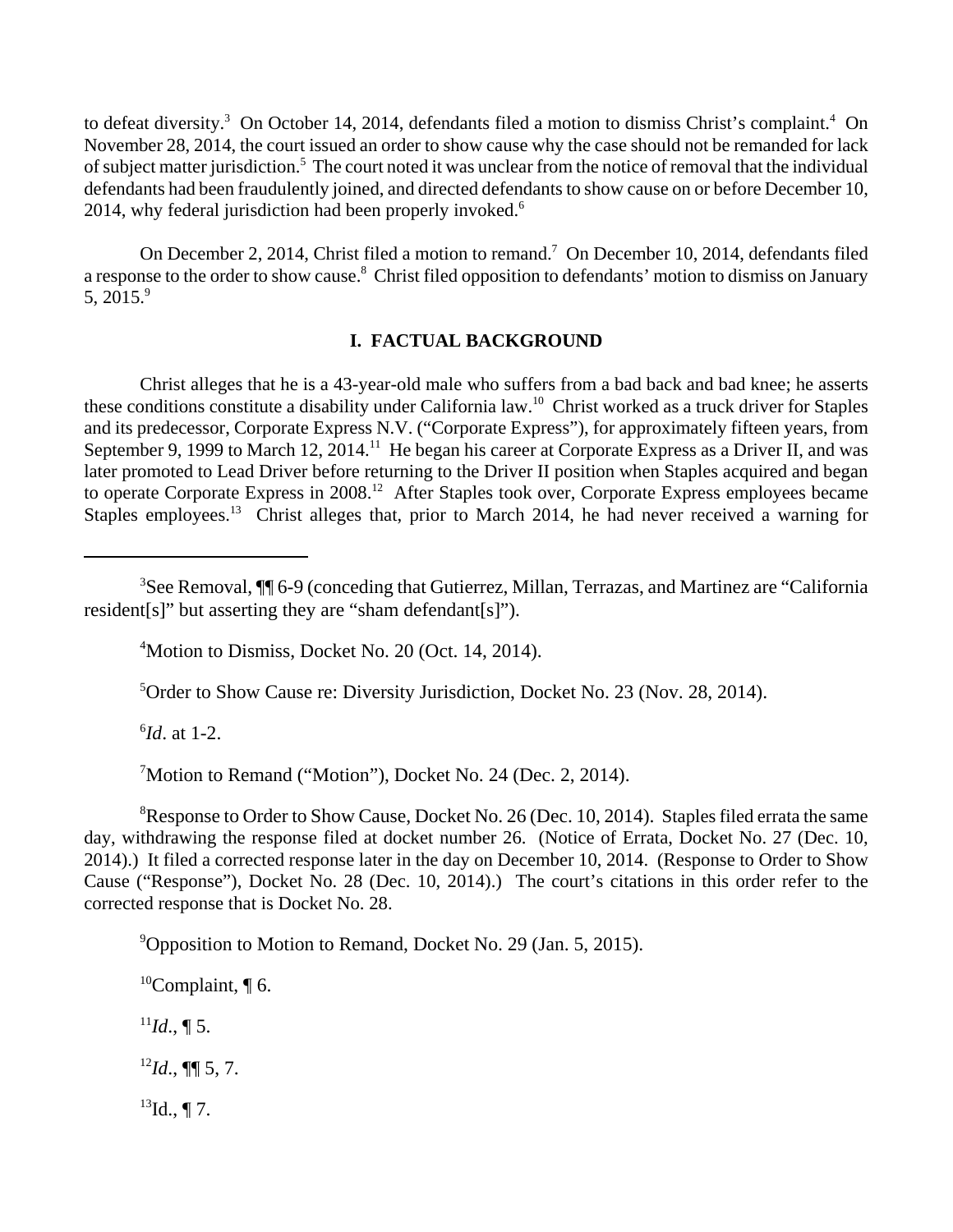inappropriate workplace conduct, and in fact had received a certificate of appreciation in recognition of his dedicated service.<sup>14</sup>

Christ asserts that his direct supervisors were individual defendants Mario Gutierrez, Ricky Millan, Larry Terrazas, and Adrian Martinez.<sup>15</sup> He contends that, following Staples' acquisition of Corporate Express, there were two distinct groups of drivers in the unified company: (i) former Corporate Express employees, who were older and full-time; and (ii) former Staples employees, who were often younger, parttime employees.<sup>16</sup> Christ asserts that Gutierrez "especially favored" younger Staples employees.<sup>17</sup> Due to Staples' poor financial performance, Gutierrez was purportedly looking for ways to cut costs by hiring younger drivers to replace older employees, like Christ.<sup>18</sup> To that end, Gutierrez instituted a driving academy that exclusively accepted young drivers.<sup>19</sup> Christ alleges that defendants also imposed requirements that drivers complete their routes in a certain amount of miles; they allegedly discriminated against older drivers such as Christ in this regard. Specifically, Christ contends that he was unrealistically ordered to complete an 80 mile route in 60 miles or less.<sup>20</sup> When Christ failed to accomplish this impossible task, he was reprimanded. $21$ 

Christ alleges that, on February 27, 2014, during his normal stretching routine, he "playfully grazed" the hand of a co-worker, Victor Mendoza. When Mendoza "prodded" back, Christ contends that he playfully pushed him.22 Martinez and Terrazas watched the events take place and failed to intervene in an meaningful way given the nature of the interaction; they simply told the two men "no horse playing."23 Staples requires that incidents like horse play be memorialized in a report written by a supervisor; Martinez, however, never wrote a report, purportedly because the incident was so minor.<sup>24</sup> On March 4, 2014, Christ's co-worker, Ricardo Carmona told Christ that someone had gone to the human resources department to

 $^{14}Id.$ , ¶[ 5, 7.  $^{15}$ Id., ¶ 5.  $^{16}$ Id., ¶ 7. <sup>17</sup>*Id.* <sup>18</sup>*Id.* <sup>19</sup>*Id*. <sup>20</sup>*Id.*   $^{21}Id.$  $^{22}Id$ .  $^{23}Id$ .  $^{24}$ *Id.*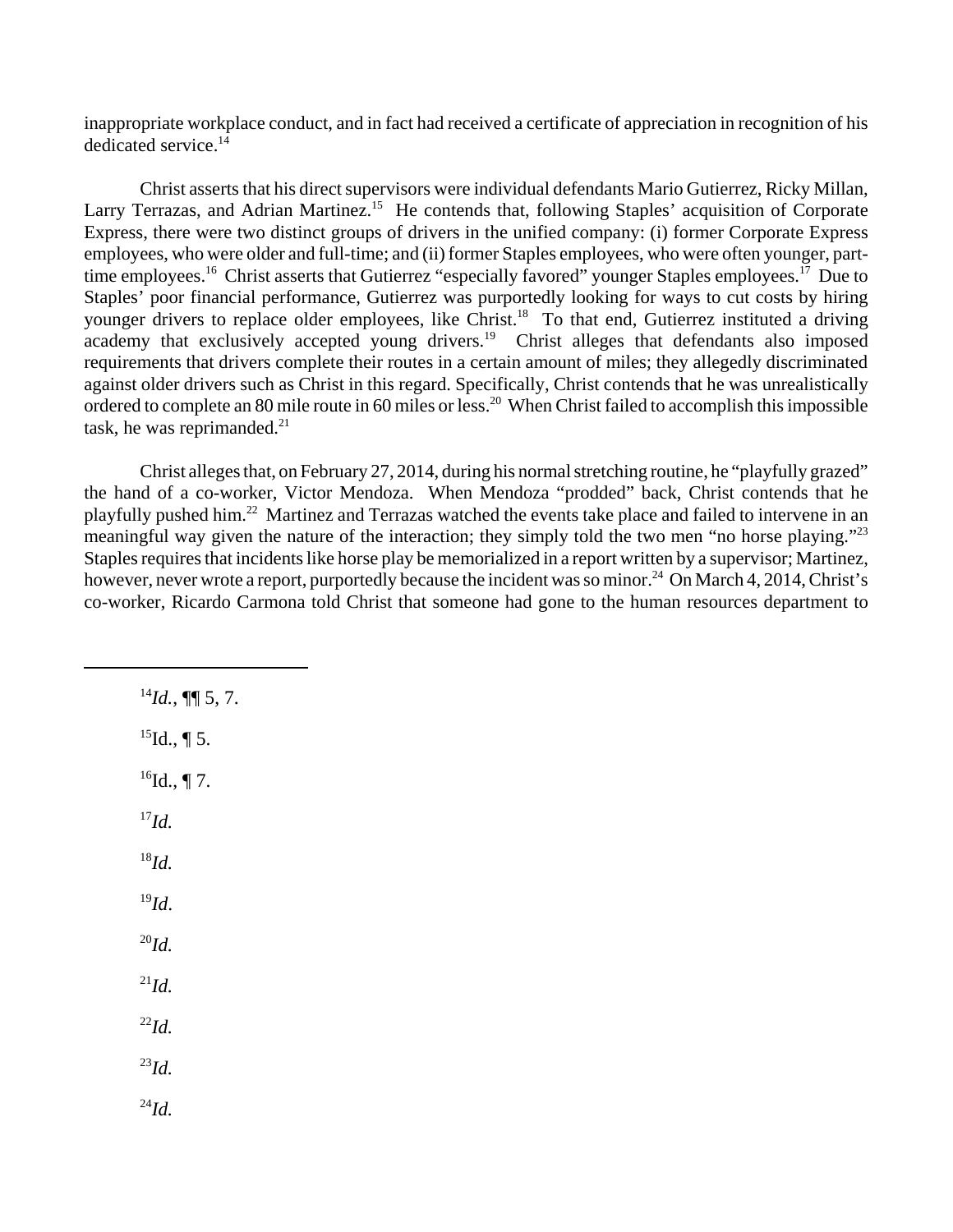complain about the incident.<sup>25</sup> The following day, Christ and Gutierrez had a conference call with a supervisor to discuss the incident.<sup>26</sup> During the call, Gutierrez objected to Christ's description of the encounter with Mendoza. Gutierrez purportedly stated falsely that he had engaged in acts of violence; Gutierrez allegedly did so in an effort to have him terminated.<sup>27</sup> After the conference call concluded, Gutierrez informed Christ that he was suspended.<sup>28</sup> On March 12, 2014, Christ was terminated.<sup>29</sup> Christ's position was subsequently filled by a younger employee.30

## **II. DISCUSSION**

## **A. Legal Standard Governing Removal Jurisdiction**

The right to remove a case to federal court is entirely a creature of statute. See *Libhart v. Santa Monica Dairy Co.*, 592 F.2d 1062, 1064 (9th Cir. 1979). The removal statute, 28 U.S.C. § 1441, allows a defendant to remove when a case originally filed in state court presents a federal question or is between citizens of different states and involves an amount in controversy that exceeds \$75,000. See 28 U.S.C. §§ 1441(a), (b); see also 28 U.S.C. §§ 1331, 1332(a). Only state court actions that could originally have been filed in federal court can be removed. 28 U.S.C. § 1441(a); see *Caterpillar, Inc. v. Williams*, 482 U.S. 386, 392 (1987); *Ethridge v. Harbor House Rest.*, 861 F.2d 1389, 1393 (9th Cir. 1988).

The Ninth Circuit "strictly construe[s] the removal statute against removal jurisdiction," and "[f]ederal jurisdiction must be rejected if there is any doubt as to the right of removal in the first instance." *Gaus v. Miles, Inc.*, 980 F.2d 564, 566 (9th Cir. 1992) (citing *Boggs v. Lewis*, 863 F.2d 662, 663 (9th Cir. 1988); *Takeda v. Northwestern Nat'l Life Ins. Co.*, 765 F.2d 815, 818 (9th Cir. 1985); *Libhart*, 592 F.2d at 1064). "The 'strong presumption' against removal jurisdiction means that the defendant always has the burden of establishing that removal is proper." *Id.* (citing *Nishimoto v. Federman-Bachrach & Assocs*., 903 F.2d 709, 712 n. 3 (9th Cir. 1990); *Emrich v. Touche Ross & Co.*, 846 F.2d 1190, 1195 (9th Cir. 1988)).

<sup>25</sup>*Id.*

<sup>26</sup>*Id.*

 $27$ Motion at 11 (Gutirrez made an investigation out of a minor horseplay incident that led to plaintiff's termination. . . . [U]sing fake write-ups is harrassing conduct that falls outside the scope of necessary job performance"). As discussed *infra*, the court can pierce the pleadings in determining whether a defendant has been fraudulently joined.

<sup>28</sup>Complaint,  $\P$  7.  $^{29}Id.$  ¶ 8.

30*Id.*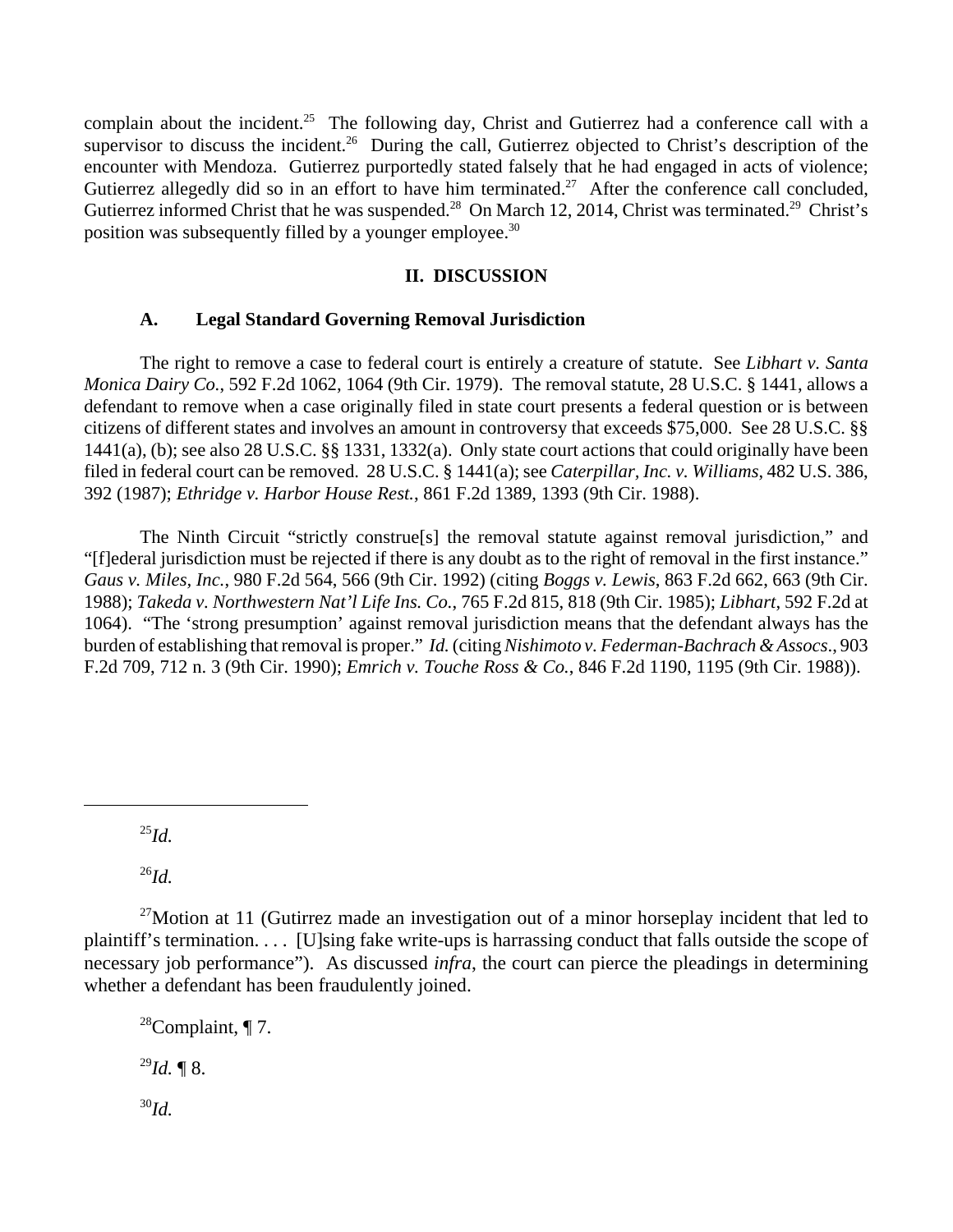## **B. Whether the Court Should Remand the Action to Los Angeles Superior Court**

As noted, defendants contend the court has diversity jurisdiction to hear the action.<sup>31</sup> "The district courts . . . have original jurisdiction of all civil actions where the matter in controversy exceeds the sum or value of \$75,000, exclusive of interest and costs and is between . . . citizens of different States." 28 U.S.C. § 1332(a); see also *Matheson v. Progressive Specialty Ins. Co.*, 319 F.3d 1089, 1090 (9th Cir. 2003) ("[J]urisdiction founded on [diversity] requires that the parties be in complete diversity and the amount in controversy exceed \$75,000"). In any case where subject matter jurisdiction is premised on diversity, there must be complete diversity, i.e., all plaintiffs must have citizenship different than all defendants.See *Strawbridge v. Curtis*, 7 U.S. (3 Cranch) 267 (1806); see also *Caterpillar Inc. v. Lewis*, 519 U.S. 61, 68 & n. 3 (1996).<sup>32</sup>

# **1. Staples, Inc.'s and SCC's Citizenship**

Staples and SCC are both corporations. A corporation is "deemed to be a citizen of every State and foreign state by which it has been incorporated and of the State or foreign state where it has its principal place of business." 28 U.S.C.  $\S 1332(c)(1)$ . The term "principal place of business" means "the place where a corporation's officers direct, control, and coordinate the corporation's activities. It is the place that Courts of Appeals have called the corporation's 'nerve center.' And in practice it should normally be the place where the corporation maintains its headquarters-provided that the headquarters is the actual center of direction, control, and coordination[.]" *Hertz Corp. v. Friend*, 559 U.S. 77, 92-93 (2010). In the notice of removal, Staples, Inc. and SCC allege that they are both Delaware corporations that maintain their principal places of business in Massachusetts.<sup>33</sup> Accordingly, they are citizens of Delaware and Massachusetts.

## **2. Christ's Citizenship**

A person is a citizen of the state in which he is domiciled, i.e., the state in which he has a permanent home where he intends to remain or to which he intends to return. See *Gilbert v. David*, 235 U.S. 561, 569 (1915); *Kanter v. Warner-Lambert Co.*, 265 F.3d 853, 857 (9th Cir. 2001) ("A person's domicile is her permanent home, where she resides with the intention to remain or to which she intends to return"). "The status of the parties' citizenship . . . can be determined from the complaint or from other sources, including statements made in the notice of removal." *HSBC Bank USA, NA v. Valencia*, No. 09–CV–1260–OWW–JLT, 2010 WL 546721, \*2 (E.D. Cal. Feb. 10, 2010); see also *Kanter*, 265 F.3d at 857 (examining the complaint and notice of removal to determine citizenship).

 $31$ <sup>1</sup>The court does not have federal question jurisdiction to hear the action because all of Christ's claims are state law claims that do not raise a federal question. See 28 U.S.C. § 1331 ("The district courts shall have original jurisdiction of all civil actions arising under the Constitution, laws, or treaties of the United States").

 $32$ Complaint, ¶ 1.

 $33$ Removal, ¶[ 16-19.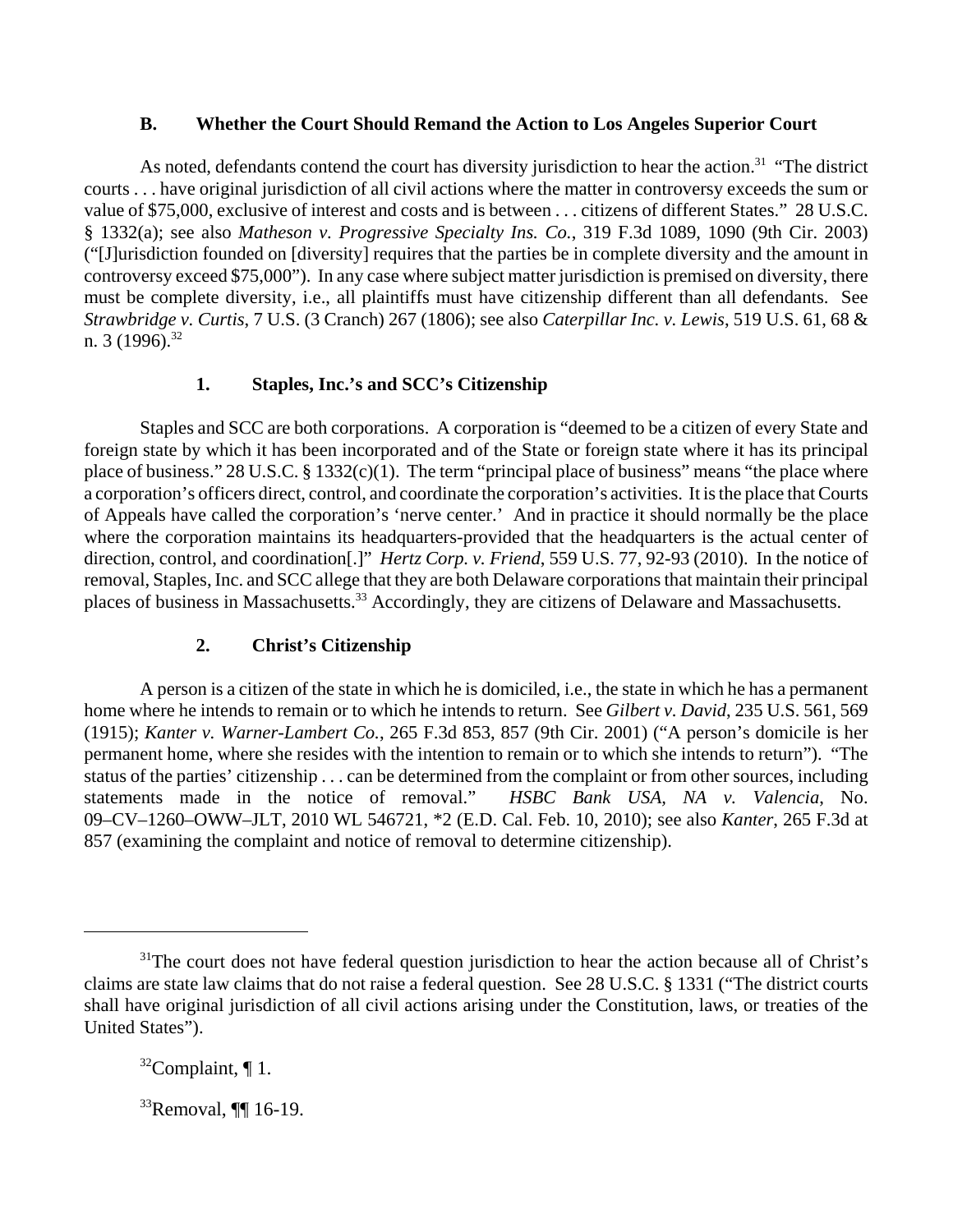Christ alleges only that he is a California resident.<sup>34</sup> In the notice of removal, defendants assert that he is a California citizen,<sup>35</sup> citing his allegations that he is a California resident, that he worked for Staples and Corporate Express in California from 1999 to 2014, and that he has a California driver's license.<sup>36</sup> It appears from the complaint that Christ has lived and worked in California for approximately fifteen years and holds a driver's license issued by the state. This is sufficient to support a finding that he is a California citizen. See *Lew v. Moss*, 797 F.2d 747, 750 (9th Cir. 1986) ("[D]etermination of an individual's domicile involves a number of factors (no single factor controlling), including: current residence, voting registration and voting practices, location of personal and real property, location of brokerage and bank accounts, location of spouse and family, membership in unions and other organizations, place of employment or business, driver's license and automobile registration, and payment of taxes").

## **3. Individual Defendants' Citizenship**

The complaint alleges that all of the individual defendants are California residents.<sup>37</sup> In the notice of removal, defendants concede that the individual defendants are citizens of California; they argue, however, that their citizenship should be disregarded in determining whether the court has subject matter jurisdiction because each of them were fraudulently joined.<sup>38</sup> The court must therefore determine whether all the individual defendants were fraudulently joined. If each was, his citizenship must be disregarded in determining whether diversity jurisdiction exists; if even one was not, the action must be remanded for lack of subject matter jurisdiction. See *Hornby v. Integrated Project Mgmt., Inc*., No. CV 14-04331 LB, 2014 WL 7275179, \*7 (N.D. Cal. Dec. 22, 2014) ("Based on the above, the court finds that Ms. Hornby has at least 'one potentially valid claim against a non-diverse defendant,' and thus Defendants have not met their heavy burden to show that she could not possibly recover against Mr. Georgiades or Mr. Piehl"); *Knutson v. Allis Chalmers Corp*., 358 F.Supp.2d 983, 993 (D. Nev. 2005) ("In order to establish that there has been no fraudulent joinder, a plaintiff need only have one potentially valid claim against a nondiverse defendant," citing *Gray v. Beverly Enterprises–Mississippi*, 390 F.3d 400, 411-12 (5th Cir. 2004) ("Although our fraudulent joinder decisions have never made the issue entirely pellucid, § 1441's holistic approach to removal mandates that the existence of even a single valid cause of action against in-state defendants (despite the pleading of several unavailing claims) requires remand of the entire case to state court")).

 $35$ Removal,  $\P$  6.

 $36$ See Complaint, ¶[ 1, 5.

 $^{37}Id$ ., ¶ 2.

 $38$ Removal,  $\P$  23 ("At the time of the filing of the Complaint, sham defendants Gutierrez, Millan, Terrazas, and Martinez were and currently are citizens of the State of California."). See also *id*., ¶ 24 (arguing that the individual defendants were fraudulently joined to defeat diversity).

 $34$ Complaint, ¶ 1.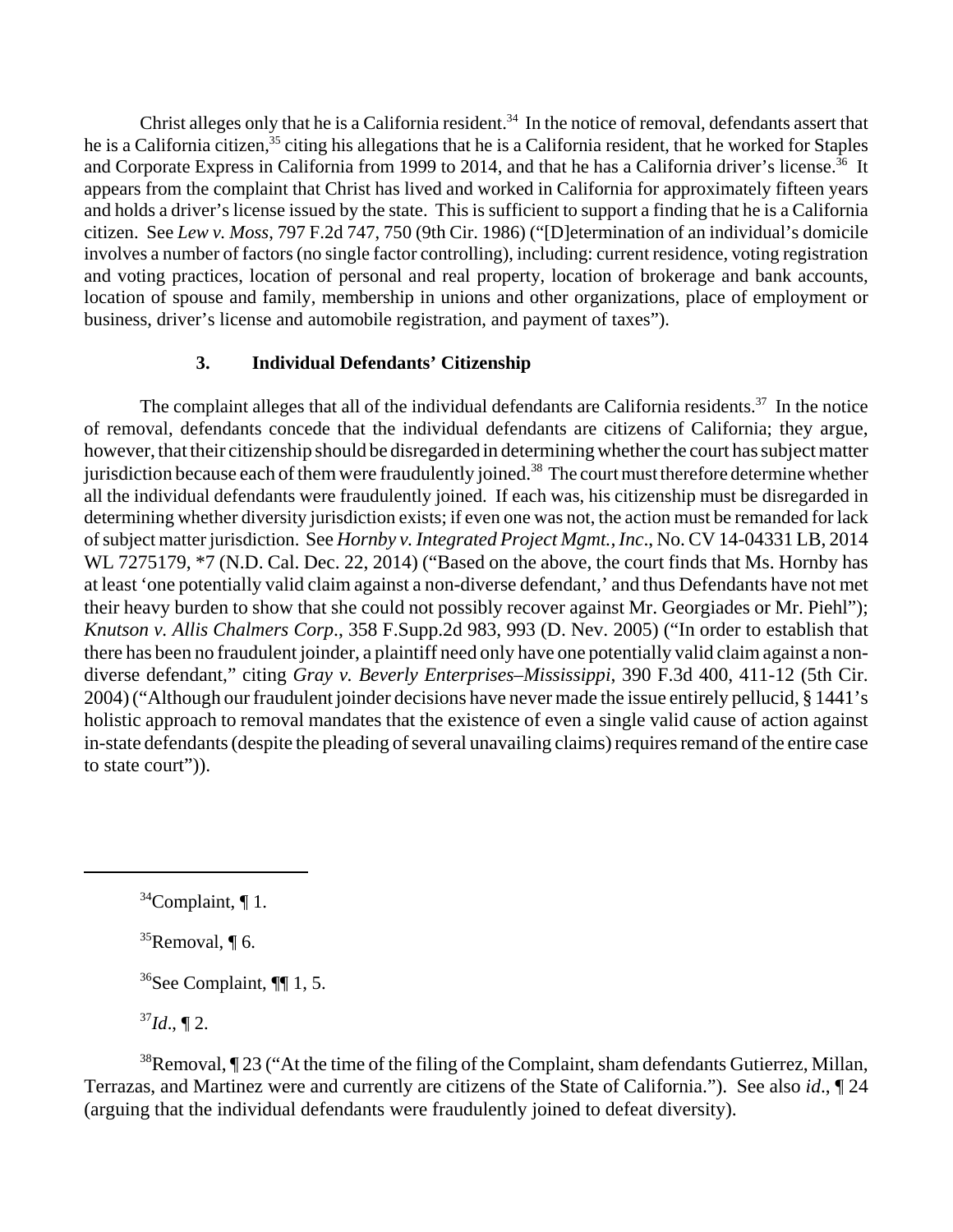## **4. Legal Standard Governing Fraudulent Joinder**

The joinder of a non-diverse defendant is considered fraudulent, and the party's citizenship is disregarded for purposes of subject matter jurisdiction, "[i]f the plaintiff fails to state a cause of action against the [non-diverse] defendant, and the failure is obvious according to the settled rules of the state. . . ." *Hamilton Materials, Inc. v. Dow Chemical Co.*, 494 F.3d 1203, 1206 (9th Cir. 2007) (quoting *McCabe v. General Foods Corp.*, 811 F.2d 1336, 1339 (9th Cir. 1987)). "It is a commonplace that fraudulently joined defendants will not defeat removal on diversity grounds." *Ritchey v. Upjohn Drug Co.*, 139 F.3d 1313, 1318 (9th Cir. 1998) (citing *Emrich*, 846 F.2d 1193 & n. 1; *McCabe*, 811 F.2d at 1339); see also *Burden v. General Dynamics Corp.*, 60 F.3d 213, 221-22 (5th Cir. 1995) (concluding that the district court had subject matter jurisdiction where a defendant charged with intentional infliction of emotional distress had been fraudulently joined). Defendants alleging fraudulent joinder must "prove that individuals joined in the action cannot be liable on any theory." *Ritchey*, 139 F.3d at 1318; see also *McCabe*, 811 F.2d at 1339 (stating that a removing defendant is entitled to present facts showing that joinder is fraudulent); *Campana v. American Home Products Corp.*, No. 1:99cv250 MMP, 2000 WL 35547714, \*3 (N.D. Fla. Mar. 7, 2000) ("The removing party must show, with credible evidence, that there is no possibility that a plaintiff can state a cause of action against the nondiverse defendant").

"Merely showing that an action is likely to be dismissed against [a] defendant does not demonstrate fraudulent joinder. Rather, it must appear to 'a near certainty' that joinder was fraudulent. As a result, the removing defendant must establish that there is absolutely no possibility that the plaintiff would be able to establish a cause of action against the in-state defendant. . . . Thus, that a claim against the in-state defendant is insufficiently pled does not prove . . . that there is absolutely no possibility that the plaintiff will be able to establish a cause of action." *Amarant v. Home Depot U.S.A., Inc.*, No. 1:13–cv–00245–LJO–SKO, 2013 WL 3146809, \*6 (E.D. Cal. June 18, 2013).

Defendants must prove fraudulent joinder by clear and convincing evidence. *Hamilton Materials*, 494 F.3d at 1206 (citing *Pampillonia v. RJR Nabisco*, *Inc.*, 138 F.3d 459, 461 (2d Cir. 1998)). Thus, "fraudulent joinder claims may be resolved by 'piercing the pleadings' and considering summary judgment-type evidence such as affidavits and deposition testimony." *Morris v. Princess Cruises, Inc.*, 236 F.3d 1061, 1068 (9th Cir. 2001) (quoting favorably the Fifth Circuit's decision in *Cavallini v. State Farm Mutual Auto Ins. Co.*, 44 F.3d 256, 263 (5th Cir. 1995) (citations omitted)); see also *West American Corp. v. Vaughan Basset Furniture*, 765 F.2d 932, 936 n. 6 (9th Cir. 1985) (stating that the court may consider affidavits, depositions, and other evidence); James W. M. Moore, MOORE'S FEDERAL PRACTICE § 102.21(5)(a) (3d ed. 2008) ("The federal court's review for fraud must be based on the plaintiff's pleadings at the time of removal, supplemented by any affidavits and deposition transcripts submitted by the parties").

Because courts must resolve all doubts against removal, a court determining whether joinder is fraudulent "must resolve all material ambiguities in state law in plaintiff's favor." *Macey v. Allstate Property and Cas. Ins. Co.*, 220 F.Supp.2d 1116, 1117 (N.D. Cal. 2002) (citing *Good v. Prudential*, 5 F.Supp.2d 804, 807 (N.D. Cal. 1998)). "If there is a non-fanciful possibility that plaintiff can state a claim under [state] law against the non-diverse defendant[,] the court must remand." *Macey*, 220 F.Supp.2d at 1117; see also *Good*, 5 F.Supp.2d at 807 ("The defendant must demonstrate that there is no possibility that the plaintiff will be able to establish a cause of action in State court against the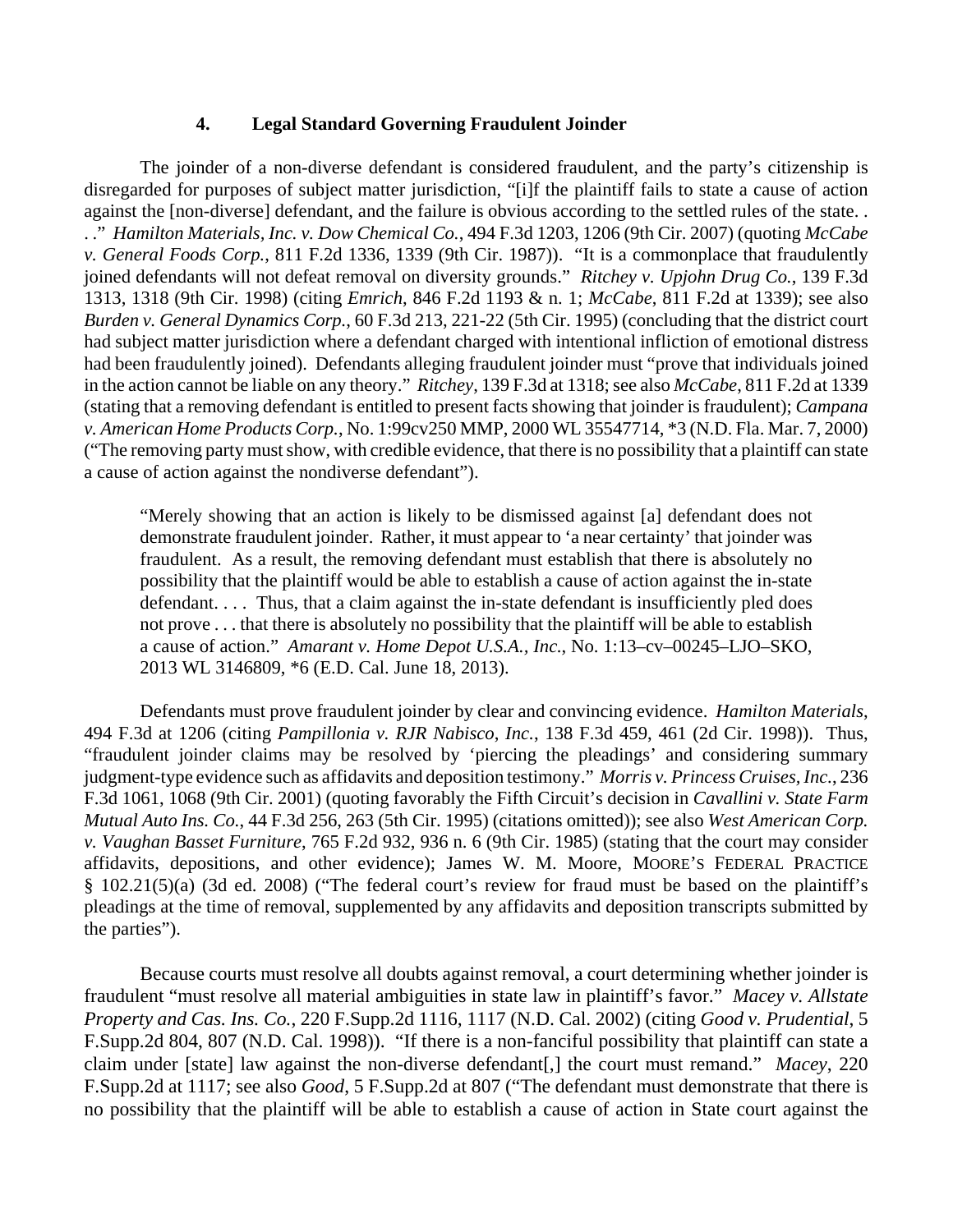alleged sham defendant"). Given this standard, "[t]here is a presumption against finding fraudulent joinder, and defendants who assert that plaintiff has fraudulently joined a party carry a heavy burden of persuasion." *Plute v. Roadway Package Sys., Inc.*, 141 F.Supp.2d 1005, 1008 (N.D. Cal. 2001).

## **5. Whether Christ Has Alleged Non-Fanciful Claims Against the Individual Defendants**

As noted, Christ alleges claims against each of the four individual defendants for age and disability harassment in violation of FEHA. Christ did not reply to the order to show cause; he did, however, file a motion to remand after the order to show cause issued. In the motion, he asserts only that defendants fail to meet their burden of showing that he cannot allege a non-fanciful age harassment claim.39 The court construes this as an admission that he cannot state a viable disability harassment claim, and therefore focuses only on his age harassment claim. Because the court concludes, moreover, that defendants have not shown there is absolutely no possibility that Christ can allege an age harassment claim against Gutierrez, remand is proper on this basis, and the court need not decide whether the claim against the remaining defendants is viable. See *Knutson*, 358 F.Supp.2d at 993 ("In order to establish that there has been no fraudulent joinder, a plaintiff need only have one potentially valid claim against a non-diverse defendant," citing *Gray*, 390 F.3d at 411-12 ("Although our fraudulent joinder decisions have never made the issue entirely pellucid, § 1441's holistic approach to removal mandates that the existence of even a single valid cause of action against in-state defendants (despite the pleading of several unavailing claims) requires remand of the entire case to state court")).

To state a FEHA harassment claim, an employee must allege facts showing that workplace harassment was "severe enough or sufficiently pervasive to alter the conditions of employment and create a work environment that qualifies as hostile or abusive to employees." *Hughes v. Pair*, 46 Cal.4th 1035, 1043 (2009) (quoting *Miller v. Department of Corrections*, 36 Cal.4th 446, 462 (2005)); see also *Andrade v. Staples, Inc.*, No. CV 14-7786 PA (Ex), 2014 WL 5106905, \*3 (C.D. Cal. Oct. 9, 2014) ("Harassment, under FEHA, 'can take the form of discriminatory intimidation, ridicule, and insult that is sufficiently severe or pervasive to alter the conditions of the victim's employment and create an abusive working environment. Moreover, harassing conduct takes place outside the scope of necessary job performance, [and is] conduct presumably engaged in for personal gratification, because of meanness or bigotry, or for other personal motives,'" quoting *Rehmani v. Superior Court*, 204 Cal.App.4th 945, 951 (2012)). FEHA harassment claims can be asserted against individuals. CAL. GOV'T. CODE § 12940(i)-(j).<sup>40</sup>

<sup>39</sup>Motion at 8-11.

<sup>40</sup>The protected group, for purposes of age discrimination [and harassment] statutes, consists of 'individuals who are at least 40 years of age.'" *Schechner v. KPIX TV*, No. CV 08-05049 MHP, 2011 WL 109144, \*4 (N.D. Cal. Jan. 13, 2011) (quoting *Katz v. Regents of the Univ. of Cal*., 229 F.3d 831, 835 (9th Cir. 2000)); see also *Rodriquez v. Int'l Longshore and Warehouse Union Local 29,* No. CV 08-00433, 2009 WL 2575987, \*11 (S.D. Cal. Aug. 18, 2009) (dismissing FEHA and ADEA claims where plaintiff failed to show that the challenged practice "adversely impacts the protected classification of workers over 40"). Christ alleges that he was 43 years old at the time of the alleged age harassment.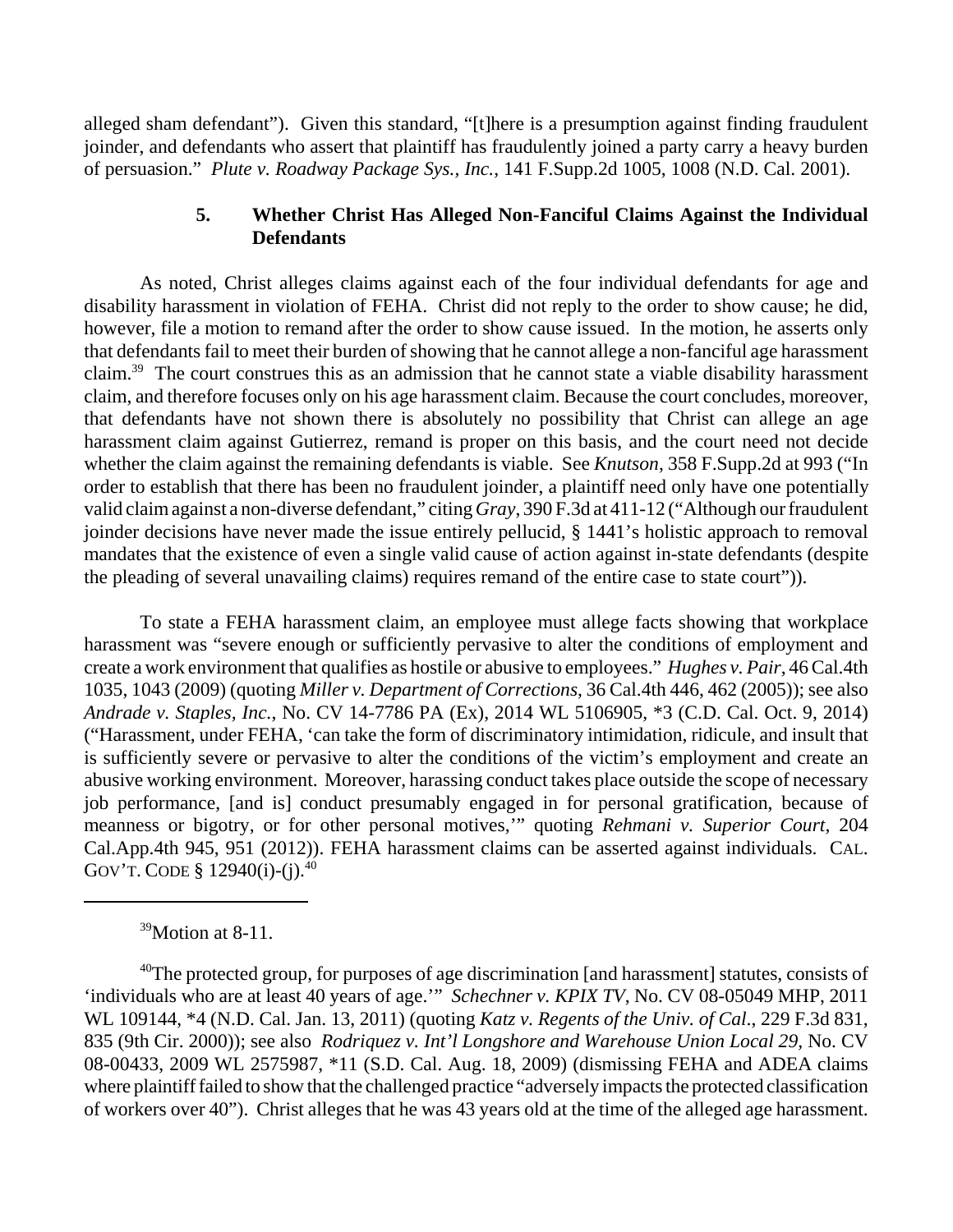Christ alleges that during his employment for Staples, he was subjected to repeated acts of harassment.<sup>41</sup> He alleges, moreover, that the harassment was motivated by discriminatory animus.<sup>42</sup> Christ provides several specific examples of purportedly harassing conduct. He asserts that Gutierrez wanted to replace older drivers with younger ones, and that he not only purposefully assigned easier routes to younger drivers, but that he was gave older drivers mileage goals that were impossible to achieve.43 On one occasion, for example, Gutierrez allegedly directed Christ to complete a route that was 80 miles long in 60 miles.<sup>44</sup> Christ contends that when he did not complete the route in 60 miles (which purportedly would have been impossible), he was reprimanded by Millan.45 He also alleges that Gutierrez falsely accused him of "threats or acts of violence" following the incident with Mendoza to have him fired.<sup>46</sup> Finally, Christ alleges that he was replaced with a younger, part-time employee – consistent with Gutierrez's purported desire to replace older workers with younger, lower salary employees.<sup>47</sup>

Defendants contend first that Christ's allegations cannot support a FEHA harassment claim because they relate to "quintessential personnel management action" related to job performance, productivity, and employee conduct.48 See *Janken v. GM Hughes Electronics*, 46 Cal.App.4th 55, 63 (1996) ("Harassment is not conduct of a type necessary for management of the employer's business or performance of the supervisory employee's job"). The court cannot agree. Viewed in context, Gutierrez's and Millan's alleged actions "reach far beyond typical personnel management decisions." See *Hale v. Bank of Am., N.A.*, No. CV 12-10064 MMM (PJWx), 2013 WL 989968, \*5 (C.D. Cal. Mar. 13, 2013). Christ contends, for example, that as part of Gutierrez's scheme to replace older drivers with younger, lower-salary drivers, he was assigned more difficult – and even impossible – mileage goals,

(Complaint, ¶ 6(a).) He therefore adequately pleads that he is a member of a protected group.

 $^{41}$ Complaint, ¶ 7, 8.  $^{42}Id$ ., **[[**] 7(d), (e).  $^{43}Id.$ , ¶ 7(f).  $^{44}Id.$ , ¶ 7(f).  $45$ *Id.*, ¶ 7(g).

 $^{46}Id$ .,  $\P\P$ <sup>7(n)</sup>, 8. Although this allegation is not clearly laid out in the complaint, Christ sharpens presentation of the argument in his motion to remand. Because the court is not limited to the allegations in the complaint in determining fraudulent joinder, it will consider the argument as if it were alleged in the complaint. Cf. *Morris*, 236 F.3d at 1068 ("fraudulent joinder claims may be resolved by 'piercing the pleadings'").

 $47$ Complaint, ¶ 8.

 $48$ Response at 7-9, 13-14.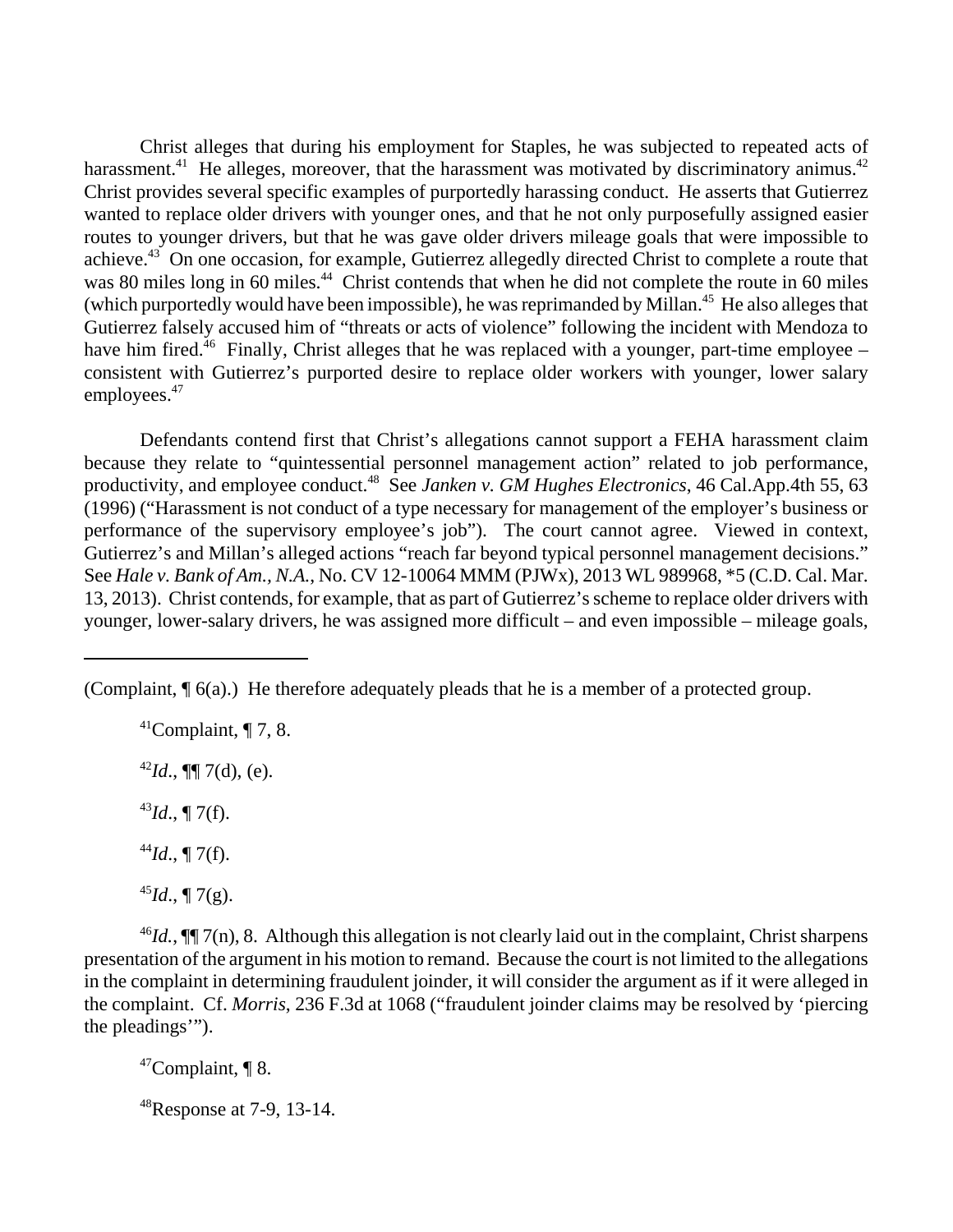and that Millan reprimanded him when he was unable to meet the goals. Christ also alleges that Gutierrez falsely accused him of threatening Mendoza or engaging in acts of violence. This resulted in his termination.

The court must, at this stage, consider these allegations in the light most favorable to Christ. Considered in that light, the allegations could support a finding that "at least some of the actions purportedly taken were not strictly personnel management decisions." *Hale*, 2013 WL 989968 at \*5; *Dagley v. Target Corp., Inc*., No. CV–09–1330 VBF (AGRx), 2009 WL 910558, \*3 (C.D. Cal. Mar. 31, 2009) (holding that "if a plaintiff 'alleges conduct other than that inherent in terminating an employee,' such as violating a 'fundamental interest of the employee . . . in a deceptive manner that results in the plaintiff being denied rights granted to other employees,'" then the plaintiff has alleged behavior beyond "a simple pleading of personnel management activity," quoting *Gibson v. American Airlines*, No. CV 96–1444 FMS, 1996 WL 329632, \*4 (N.D. Cal. June 6, 1996)). See also *Smith v. Staples Contract & Commercial, Inc.*, No. CV 14-07836-AB (ASx), 2014 WL 7333421, \*6 (C.D. Cal. Dec. 19, 2014) ("Defendants contend that every fact Plaintiffs allege as to Morrison constitutes an act necessary to Morrison's job performance, rather than one 'engaged in for personal gratification, because of meanness or bigotry, or for other personal motives.' It may be that a jury would so find, but that is not the inquiry before the court. In California, whether an act falls within the scope of employment is generally a question of fact reserved for the jury. Of course, in exceptional circumstances the facts may be so clear that 'no conflicting inferences are possible' and courts may determine whether the conduct fell within the delegated scope of a supervisor's authority as a matter of law. But Defendants offer no argument to suggest that this is such a case. Rather, Defendants cite to three cases in which other district courts granted motions to dismiss harassment claims for failure to allege any conduct outside the scope of the individual supervisor's necessary job functions. Notably absent from Defendants' argument is any discussion of why *Morrison's* alleged conduct *in this case* was so obviously necessary to his job functions that the Court may so decide as a matter of law. It is not the Court's role to resolve that factual question, which must be decided in state court" (citations omitted)). Importantly, "to the extent that it is possible that California law would treat some or all of [Gutierrez's and/or Millan's] alleged conduct as 'necessary' to [their] job as a matter of law, it is 'at best a doubtful question of state law which should be tried in the state court and not determined in removal proceedings.'" *Smith*, 2014 WL 7333421 at \*6 (quoting *Smith v. Southern Pacific Co.*, 187 F.2d 397, 402 (9th Cir. 1951)). Accordingly, the court cannot say that there is absolutely no possibility that Christ can assert a harassment claim against Gutierrez.

Defendants contend that Christ has not alleged conduct that is sufficiently severe or pervasive to alter the conditions of his work environment.<sup>49</sup> Defendants misapprehend the applicable legal standard. The court is not deciding whether Christ *has* stated a claim. Instead, the burden is on defendants to show by clear and convincing evidence that there is absolutely no possibility he can allege a harassment claim under well-settled California law. See *Good*, 5 F.Supp.2d at 807 ("The defendant must demonstrate that there is no possibility that the plaintiff will be able to establish a cause of action in State court against the alleged sham defendant"). As the California Supreme Court has noted, "acts

 $^{49}$ Response at 11-12.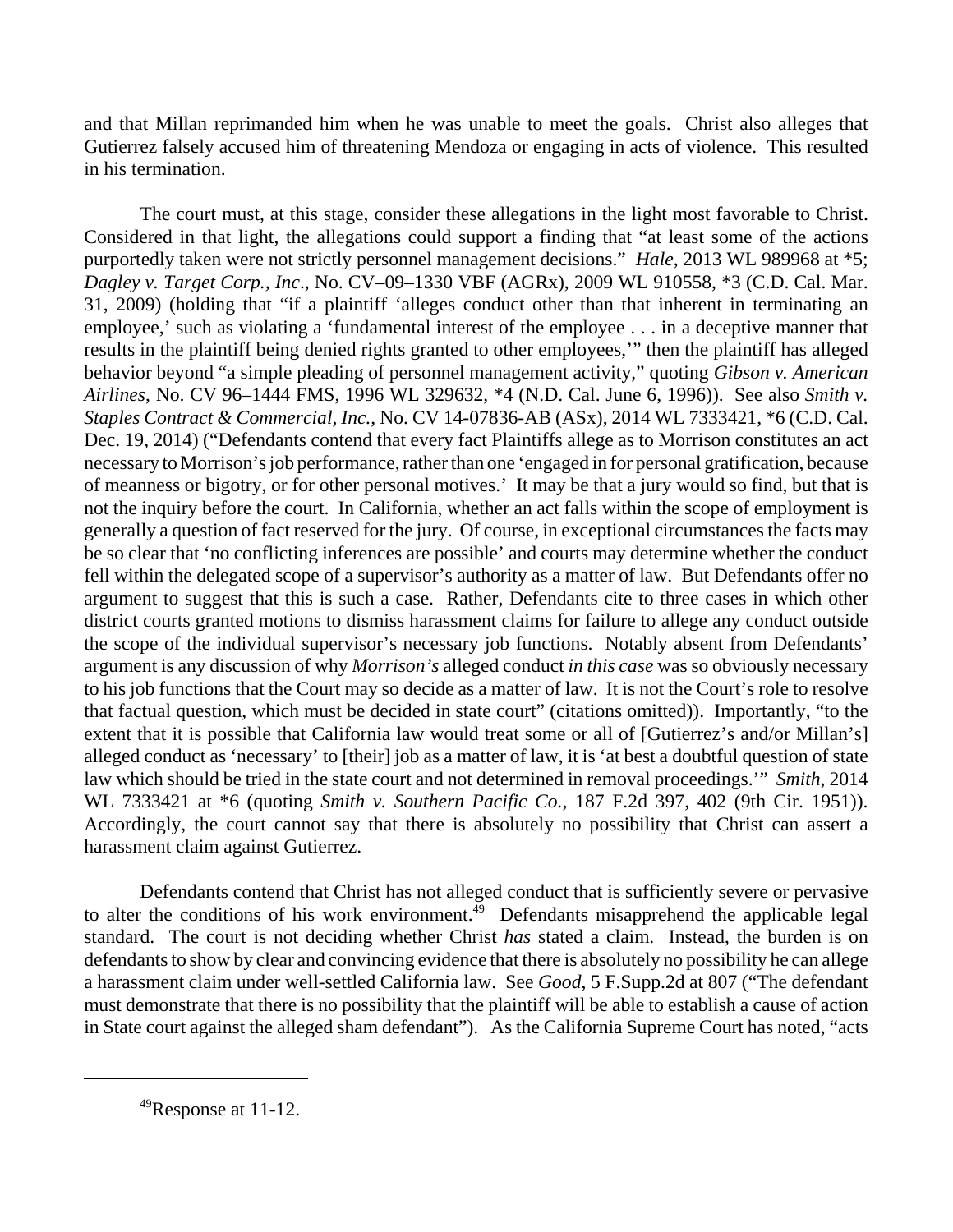of discrimination can provide evidentiary support for a harassment claim by establishing discriminatory animus on the part of the manager responsible for the discrimination, thereby permitting the inference that rude comments or behavior by that same manager was similarly motivated by discriminatory animus." *Roby v. McKesson Corp*., 47 Cal.4th 686, 709 (2009). In *Roby*, the plaintiff's supervisor made negative comments to plaintiff about her body odor, expressed disapproval when she took rest breaks, and overlooked her when handing out small gifts to other employees. He also disciplined her over repeated absences, which were due to a medical condition, and ultimately terminated her employment. *Id*. at 695. A jury found in plaintiff's favor on her FEHA harassment claim. *Id.* at 692. The Court of Appeal reversed, reasoning – as defendants do here – that personnel decisions cannot constitute harassment. *Id*. at 700. It therefore disregarded every act that could be characterized as a personnel decision. *Id*. The California Supreme Court reversed, holding that the Court of Appeal had improperly excluded discriminatory personnel decisions in examining plaintiff's harassment claim. *Id*. at 709.

Here, Christ's allegations of harassment, coupled with corresponding allegations of discrimination, may suffice to state a harassment claim against Gutierrez. See *Hale*, 2013 WL 989968 at \*6 ("[U]nder the California Supreme Court's holding in *Roby*, plaintiff's allegations of harassment, coupled with corresponding allegations of discrimination, may suffice to state a harassment claim against Cervantez"). Gutierrez is alleged to have given Christ mileage goals that were unachievable given the length of his route,<sup>50</sup> while giving younger drivers readily achievable goals. Millan is alleged to have reprimanded Christ when he was understandably unable to meet the goal.<sup>51</sup> Christ also alleges that Gutierrez fabricated a charge of threats or acts of violence to justify his termination, and that once terminated, Gutierrez replaced him with a younger driver.<sup>52</sup> Christ alleges that Gutierrez took these actions to discriminate against him because of his age. See *Padilla v. AT & T Corp*., 697 F. Supp. 2d 1156, 1159 (C.D. Cal. 2009) (finding supervisor was not fraudulent joined where plaintiff alleged that defendants "discriminated against her based on her physical and mental disabilities and the fact that she had taken medical leave" and further alleged that "because of those disabilities, [the non-diverse supervisor] harassed her by intentionally issuing false write-ups claiming that Plaintiff had engaged in 'falsifying documents and stealing time,' ultimately leading to Plaintiff's termination"). Taken as true, Christ's allegations of ongoing discrimination support an inference that Gutierrez's actions were motivated by discriminatory animus, and could support a finding that a hostile work environment existed. See *Hale*, 2013 WL 989968, at \*6. For this reason as well, the court cannot find there is no possibility that Christ can state a non-fanciful harassment claim against Gutierrez.

 Defendants also contend Christ has not alleged sufficient harassment to state a FEHA claim. In addition to the fact that defendants rely on Christ's present pleading, and make no attempt to show that he *cannot* allege sufficient harassment, defendants overlook the fact that "[i]t is the quality of harassing conduct, and not necessarily the quantity, that is key." *Smith*, No. 2014 WL 7333421 at \*7 (finding that an SCC supervisor was not fraudulently joined). As *Roby* makes clear, "California law recognizes that

<sup>51</sup>*Id*.

 $52$ *Id.*, **[[**] 7(q), 8.

<sup>50</sup>Complaint, ¶¶ 7(e), (f).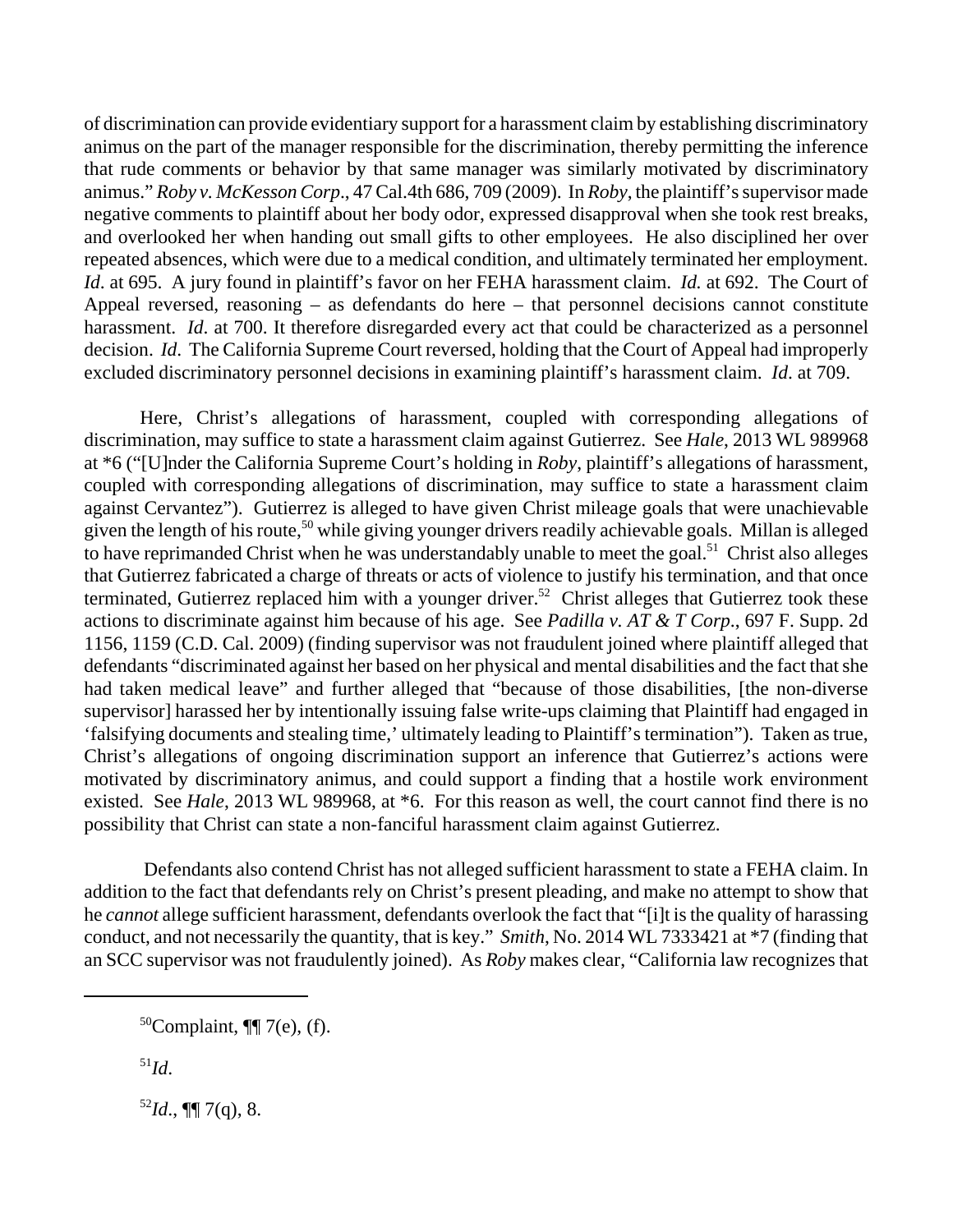harassment by a supervisor like [Gutierrez] is more injurious than harassment by a co-worker." *Id*. (citing *Roby*, 47 Cal.4th at 709). Indeed, in some instances, the Court of Appeal has found that "even a single harassing act by a supervisor may be sufficient to support a claim of harassment." *Id*. (citing *Dee v. Vintage Petroleum, Inc*., 106 Cal.App.4th 30, 36 (2003) (reversing the trial court's grant of summary judgment in defendant's favor on a FEHA harassment claim where a supervisor uttered a single racial slur)).

Finally, to the extent Christ's allegations concerning Gutierrez's harassing comments or conduct are presently deficient, defendants have not established that he cannot amend his complaint to allege a viable harassment claim against Gutierrez. See *Andrade*, 2014 WL 5106905 at \*3 ("Defendants do not satisfy their 'heavy burden' to show that there is 'no possibility' that Plaintiff can prevail on his harassment claim against Gutierrez. First, Defendant has failed to show that Plaintiff cannot modify his Complaint to clarify that additional age-related comments, such as 'we had another younger driver perform your route faster than you,' were made by Gutierrez. Second, Defendants ignore the California Supreme Court's guidance in *Roby* that 'official employment actions [may] constitute[] the evidentiary basis of [a] harassment cause of action' where 'the supervisor used those official actions as his means of conveying his offensive message"");<sup>53</sup> *Padilla*, 697 F.Supp.2d at 1159–60 ("[Defendant] was Plaintiff's direct supervisor at AT & T, and whether she did so in good or bad faith, it is clear that Hinojosa played an integral role in Plaintiff's termination. A defendant is not a fraudulently joined or sham defendant simply because the facts and law may further develop in a way that convinces the plaintiff to drop that defendant, and this Court cannot find that [defendant] is a fraudulently joined or sham defendant. . . . Denying federal diversity jurisdiction in this case, where Plaintiff seeks to include her direct supervisor in a lawsuit relating to her termination, is consistent with the Founders' intent in establishing diversity jurisdiction"). Like the supervisors in *Andrade* and *Padilla*, Gutierrez played an integral role in plaintiff's termination. Defendants do not address the possibility that Christ could cure any alleged deficiencies in pleading in an amended complaint; they simply assert that Christ has failed adequately to allege a harassment claim in his current complaint. Stated differently, "the complaint's shortcomings, if any, are strictly factual." *Stanbrough v. Georgia–Pacific Gypsum LLC, et al.*, No. CV 08-08303 GAF (AJWx), 2009 WL 137036, \*2 (C.D. Cal. Jan. 20, 2009); *Burris v. AT & T Wireless, Inc.,* No. C 06–02904 JSW, 2006 WL 2038040, \*2 (N.D. Cal. July 19, 2006) ("Although as currently ple[d], Burris has not alleged conduct which may be considered extreme or outrageous, Cingular has not demonstrated that, under California law, Burris would not be afforded leave to amend his complaint to cure this purported deficiency. Accordingly, Cingular failed to demonstrate that it is obvious under settled state law that Burris cannot prevail against Mr. Caniglia and thus has not demonstrated that this Court has subject matter jurisdiction").

For all of these reasons, defendants' response to the order to show cause falls short of carrying their heavy burden of showing that Gutierrez was fraudulently joined. Because defendants' assertion that Christ's harassment claim against Gutierrez fails as a matter of law is not persuasive, and because they have not shown that "there is absolutely no possibility" Christ can state a harassment claim against

<sup>53</sup>*Andrade* remanded an action against Staples and Gutierrez alleging a substantially similar age harassment claim.